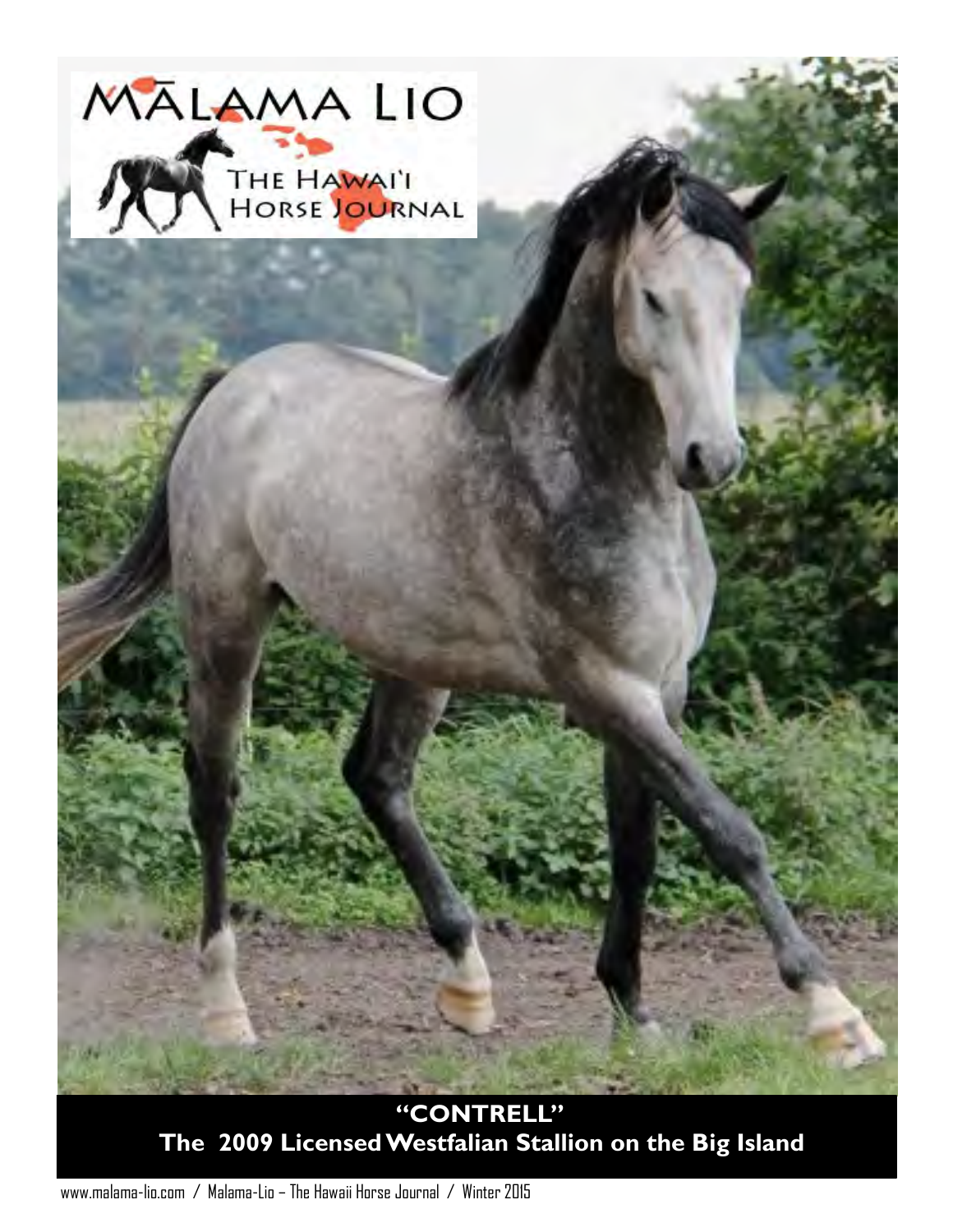|                                                                        | THE HAWAIT                                                                                          |                          |
|------------------------------------------------------------------------|-----------------------------------------------------------------------------------------------------|--------------------------|
|                                                                        | <b>Equine Registry Application</b>                                                                  |                          |
|                                                                        | <b>PART ONE: OWNER INFORMATION</b>                                                                  |                          |
| Owner's Name:                                                          |                                                                                                     |                          |
| <b>Stable Name:</b>                                                    |                                                                                                     |                          |
| Address:                                                               |                                                                                                     |                          |
| City, State, Zip:                                                      |                                                                                                     |                          |
| Email:                                                                 | Phone:                                                                                              | Fax:                     |
|                                                                        | <b>PART TWO: EQUINE DATA</b>                                                                        |                          |
| Official Name:                                                         |                                                                                                     | <b>Breed:</b>            |
| Current Registration No. (If any)                                      |                                                                                                     | Eye Color:               |
| Coat Color:                                                            |                                                                                                     |                          |
| <b>Birth Date:</b>                                                     | Sex Mare/filly                                                                                      | Stallion/colt<br>Gelding |
| List all identifying markings, scars, or brands:                       |                                                                                                     |                          |
|                                                                        | I hereby certify that all of the above information is true and I am the owner of this animal.       |                          |
| (Signature)                                                            |                                                                                                     | (Date)                   |
|                                                                        | PART THREE: WHERE TO MAIL WITH PAYMENT                                                              |                          |
| Registration fee (renewal required every 5 years):<br>U.S. funds only. |                                                                                                     | <b>FREE</b>              |
|                                                                        | Please make check or money order payable to:<br><b>Malama-Lio Equine Registry</b><br>P.O. Box 91984 |                          |

www.malama-lio.com / Malama-Lio – The Hawaii Horse Journal / Winter 2015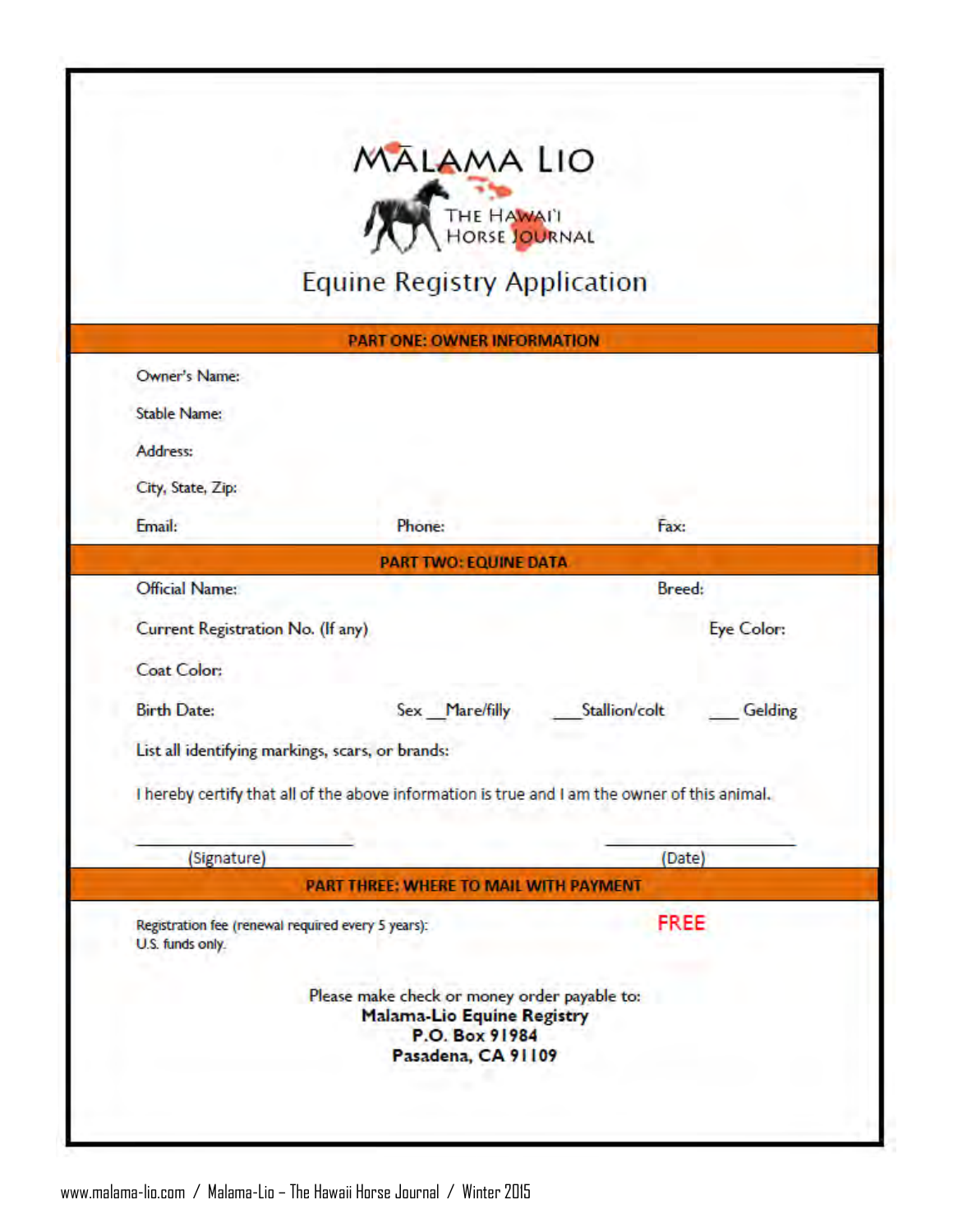## "Contrell" The 2009 Licensed Westfalian Stallion on the Big Island



Photograph compliments of Mr .& Mrs. Buckley

 **C**ontrell, the beautiful horse on the cover of Malama-Lio, The Hawaii Horse Journal's Winter 2015 issue is absolutely stunning. Contrell is the 2009 Licensed Westfalian Stallion recently imported from Germany where he successfully completed his 70 day stallion test with exceptional scores in showjumping. Contrell combines some of the very best bloodlines in showjumping which include Cantus, Capitol & Cor de la Bryere; all from Holstein breeding. His sire, Colbert GTI, was a private stallion in Holstein. Following wins in a series of show jumper classes in 1999 & 2000, he respectively became one of the most regarded horses of the Federal Championships in Warendorf, Germany in both years.

Colbert GTI was approved for breeding by Westfalia on his own sports success. Contrell's dam-sire,Pilot, is showjumping's first millionaire sire. The Pilot line has proven itself internationally of great value but has been difficult to maintain, but it s being preserved through the proven dam's line in Contrell.

 Seeing this awesome horse made us think about all horses on the islands. We do that often, but Contrell made us think about the continuing need for us (Hawaii's Horse Community) to properly care for our horses. We've made some strides, granted, but we still lack a big piece of the puzzle i.e. a complete horse registry. There are many pro and con positions about why or if one should or should not register their horse(s). But, as it relates specifically to Hawaii, it's less about registering your horse for "horse owner benefits" - it is to determine, as accurately as possible, how many we have, where they are and how we can help all of them.

Using Contrell as our appointed model/spokes horse for Malama Lio's Equine Registry, we encourage everyone, again, to register their horse(s). It's free. Registering your horse will not only be a great reference for Hawaii's Horse Community, but for everyone outside of the state as well. Hawaii is an island state that relies on 90% of what it needs to survive...that includes our pets and animals. Think of it like this, who builds or buys a house, or attempts to market a product or service to that population without knowing the demographics? How can we ask for help when we're not sure how many need help?

Malama-Lio's Equine Registry application is attached. It's inclusive but not all of the information is needed. - just identify the horse and it's location. **In fact, we'll donate \$1.00 (up to \$250.00) for every horse registered to Equine 808 Horse Rescue for every horse registered before the end of April**. We're all in this together and will be for the next couple of issues. Please, let's work together to get this done. Remember, it's **FREE** and your participation helps our friends at Equine 808 continue to do what they do best.

Contrell will be standing for a limited time only to Hawaii before returning to the mainland for breeding. Contrell is standing at Aina Hou Animal Hospital on the Big Island of Hawaii for a private treaty fee. Shipped, chilled semen will be available to other islands as well. For more pedigree information go to [www.BuckleySportHorses.com o](http://www.BuckleySportHorses.com)r to request a breeding contract please contact Lester Buckley at (808) 640-1681.

We thank Mr. and Mrs. Buckley for their submission.